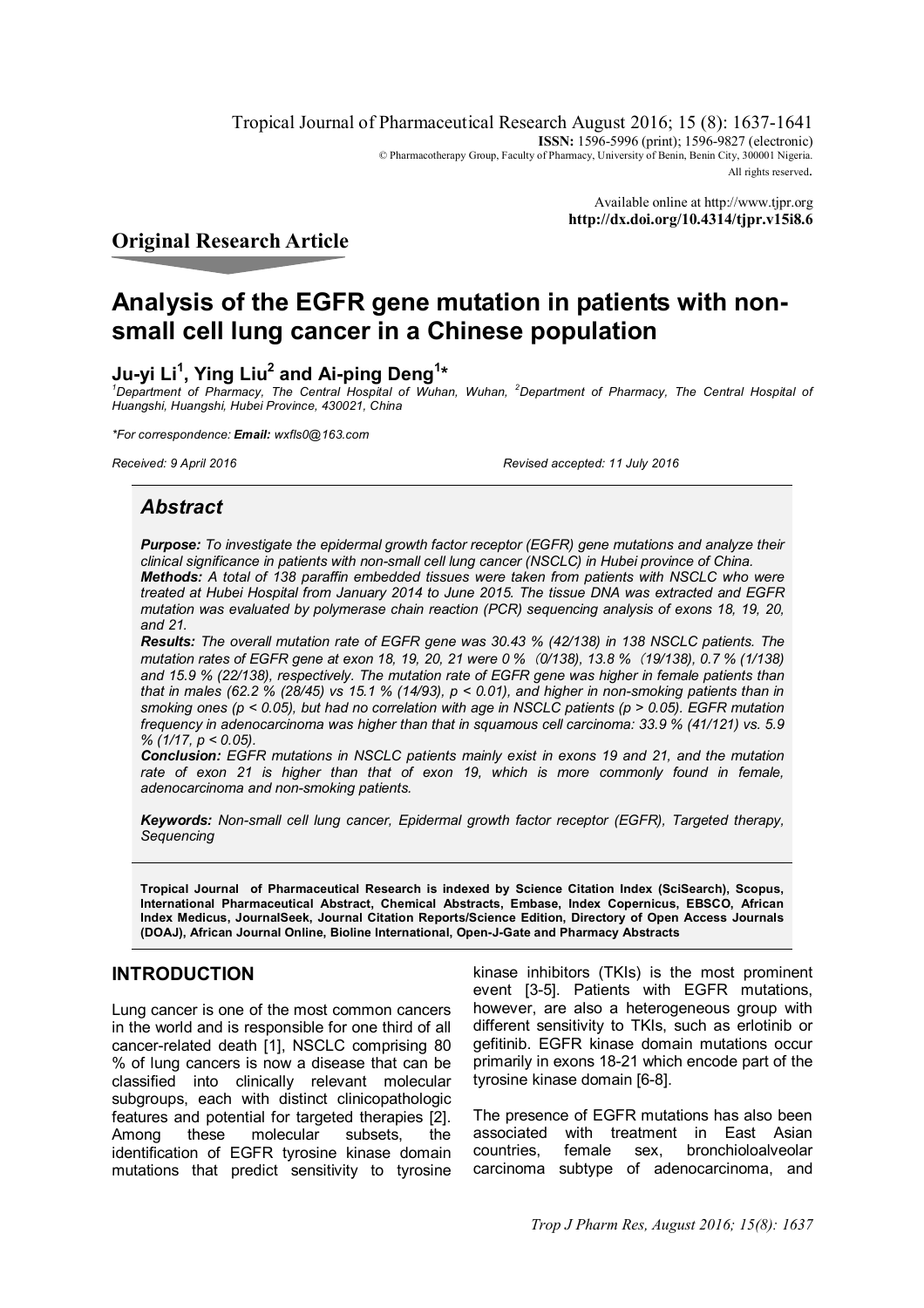improved survival [9]. One factor with a very strong association with these sensitivity mutations was a history of never smoking cigarettes [10]. Patients with a high likelihood of response to treatment with tyrosine kinase inhibitors can be identified by molecular analysis of lung tumor tissue to detect these sensitivity mutations. The personalization of cancer care aims to predict effective therapy regimes according to the molecular profiles of individual patients and their cancers and only patients who carried EGFR mutation can benefit from targeted therapies [4,11].

In this study, we performed multiplex amplification of exons 18-21 of EGFR using pyrosequencing to detect base changes or deletions in codons 746-753 to analyze the mutational frequency in 138 cases of lung cancer and provide theoretical basis for individualized diagnosis and treatment of lung cancer patients of Hubei province in China.

### **METHODS**

#### **Tissue procurement**

Tumor specimens were collected from 138 patients with NSCLC at the time of surgical resection before systemic treatment. All specimens were frozen immediately and stored in liquid nitrogen until DNA was extracted. Demographic characteristics and clinical data, including age, sex, smoking status, date of diagnosis, tumor stage, treatment, progression were obtained. Our institutional review board approved this study, and written informed consent was obtained from all patients. This study was approved by the Ethics Committee of the Hubei Hospital (approval ref. no. 20140101) and followed the guidelines of Helsinki Declaration [12].

#### **DNA extraction, PCR and direct sequencing of EGFR gene**

DNA of the tumor tissue was successfully

extracted by TIANamp Blood/cell/tissue genomic DNA extraction kit (Tiangen, Beijing, China) according to the manufacturer's instruction. Four separate PCR reactions, each with the corresponding pair of primers, were used to amplify exons 18-21 of the EGFR genes. The designed primers were as follows. Exon 18: Forward: 5'-CAA GTG CCG TGT CCT GG-3'; Reverse: 5'-AAA TGC CTT TGG TCT GTG AA-3', Exon 19: Forward: 5'-ATA TCA GCC TTA GGT GCG G-3', Reverse: 5'-GGG AAA GAC ATA GAA AGT GAA CA-3', Exon 20: Forward: 5'-TTC ACA GCC CTG CGT AAA C-3', Reverse: 5'-TTG AAT CCA AAA TAA AGG AAT GT-3'; Exon 21: Forward: 5'-TGG TCA GCA GCG GGT TAC-3', Reverse: 5'-TCA TTC ACT GTC CCA GCA AG-3'. PCR amplification was carried out on ABI 9700 PCR thermal cycler (Applied Biosystems, USA). The PCR amplification was performed with a denaturation step at 94 °C for 2 min, followed by 35 cycles of 94 °C for 20 s, 52 °C for 10 s, 72 °C for 30 s, and final extension step at 72 °C for 2 min. The PCR products were analyzed using a PyroMark Q24 system (Qiagen) according to standard protocols. The order of nucleotide dispensation was chosen based on suggestions provided by the PyroMark Assay Design Software 2.0.

#### **Statistical analysis**

The association between two categorical variables was assessed using the Chi-square test. Allele frequency was determined via direct counting and a *p*-value less than 0.05 denoted the presence of a statistically significant difference.

# **RESULTS**

#### **Patient characteristics**

There were 93 men and 45 women. Sixty six patients declared their smoking history. The clinical and demographic characteristics of the 138 NSCLC patients are shown in Table 1.

**Table 1:** The clinical and demographic characteristics of NSCLC patients

| <b>Variable</b> | General data    |        | Cases (N) | Percentage (%) |
|-----------------|-----------------|--------|-----------|----------------|
| Gender          | Male            |        | 93        | 67.4 (93/138)  |
|                 | Female          |        | 45        | 32.6 (45/138)  |
|                 | $\leq 60$ years |        | 103       | 74.6 (103/138) |
| Age             | $>60$ years     |        | 35        | 25.4 (35/138)  |
|                 |                 | Male   | 61        | 44.2 (61/138)  |
|                 | Smoking         | Female | 5         | 3.6(5/138)     |
| Smoking or not  |                 | Male   | 32        | 23.2 (32/138)  |
|                 | Non-Smoking     | Female | 40        | 29.0 (40/138)  |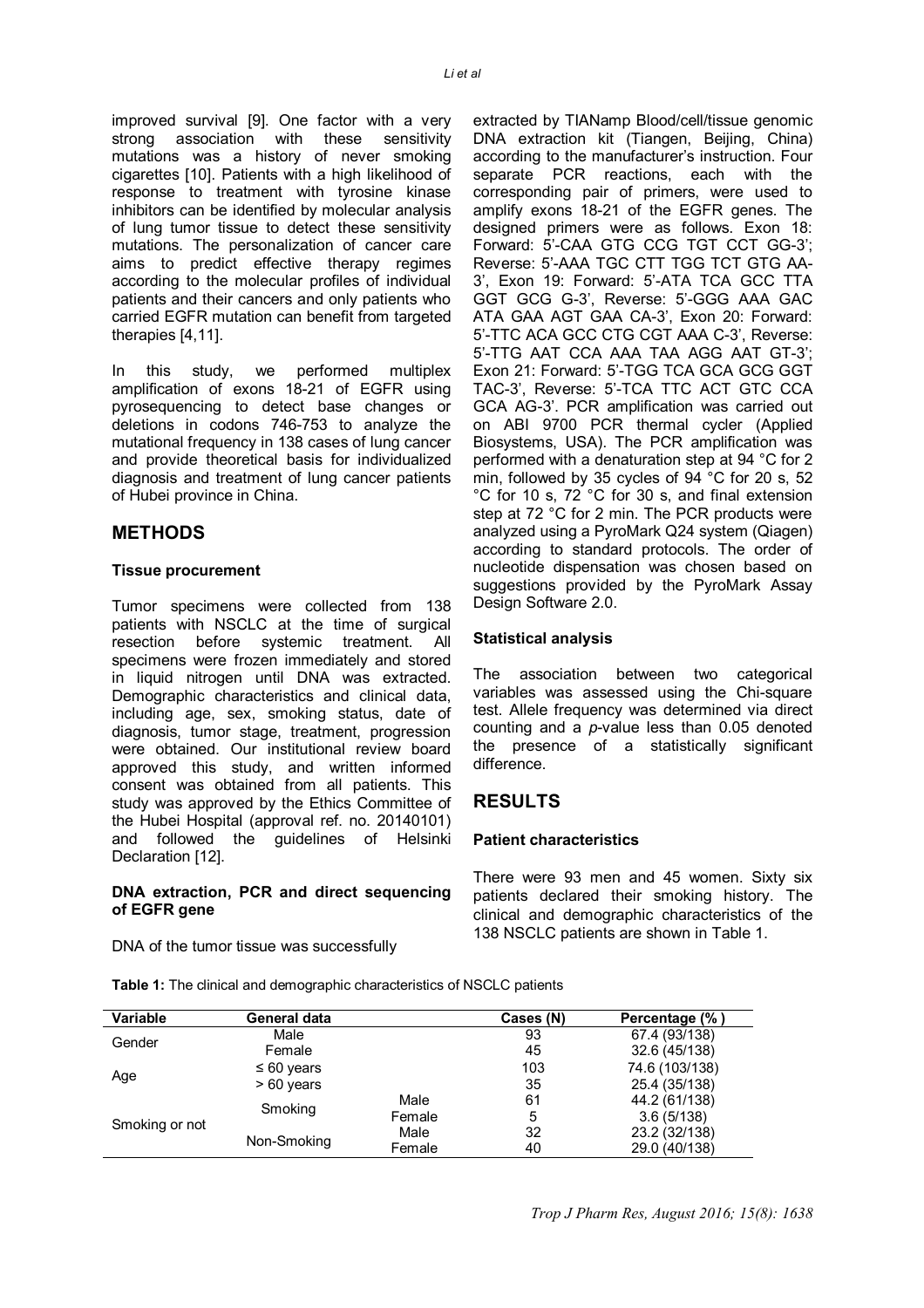#### **Distribution of EGFR mutations in 138 NSCLC patients**

The overall mutation rate in EGFR was 30.43 % (42/138). With respect to the EGFR mutation status, we found 19 patients (13.8 %) with an inframe deletion in exon 19, 21 patients (15.2 %) with L858R mutations and 1 patient (0.7 %) with L861Q mutation in exon 21 and 1 patient (0.7 %) with T790M mutation in exon 20 in the 138 NSCLC patients, as shown in Table 2.

#### **Association between EGFR mutation and clinical characteristics in 138 NSCLC patients**

As shown in Table 3, the mutation rate of EGFR gene had no correlation with age in NSCLC patients (30.1 % vs 31.4 %, *p* > 0.05), it was higher in female patients than that in males (62.2 % (28/45) vs 15.1% (14/93), *p* < 0.01), and higher in non-smoking patients than in smoking

ones (28.1 % vs 8.2 % in males, 71.8 % vs 16.7 % in females, *p* < 0.05). EGFR mutation frequency in adenocarcinoma was higher than that in squamous cell carcinoma (33.9 % vs 5.9  $\%$ ,  $p < 0.05$ ).

As shown in Table 4, in both adenocarcinoma and squamous cell carcinoma, the mutation rate of EGFR gene was higher in female patients than that in males (65.8 % vs 15.7%, 14.3 % vs 0 %).

# **DISCUSSION**

Gefitinib and erlotinib are orally available EGFR-TKIs frequently used to treat NSCLC patients with EGFR mutations [13,14]. EGFR proteins control essential signaling pathways that regulate cell proliferation [15]. Increased levels of EGFR gene expression are observed in NSCLC, and its expression is correlated with an adverse prognosis [16].

**Table 2:** Mutations status in exons 18 - 21 of EGFR in 138 NSCLC patients

| Exon  | <b>Mutations type</b> | <b>Mutation cases</b> | Mutation rate (%) |
|-------|-----------------------|-----------------------|-------------------|
| 18    | G719S                 |                       | 0(0/41)           |
| 19    | Del E746-A750         | 19                    | 13.8 (19/41)      |
| 20    | T790M                 |                       | 0.7(1/41)         |
| 21    | L861Q                 |                       | 0.7(1/41)         |
|       | L858R                 | 21                    | 15.2 (21/41)      |
| Total |                       | 42                    | 30.43 (42/138)    |

**Table 3:** Association between EGFR mutation and clinical characteristics in 138 NSCLC patients

| <b>Clinical characteristics</b> |            | <b>Detected</b> | <b>EGFR</b>     |                | <b>Mutation rate</b> |         |  |
|---------------------------------|------------|-----------------|-----------------|----------------|----------------------|---------|--|
|                                 |            | cases           | <b>Mutation</b> | No<br>mutation | (%)                  | P-value |  |
| Age                             |            |                 |                 |                |                      |         |  |
| $\leq 60$ years                 |            | 103             | 31              | 72             | 30.1                 |         |  |
| > 60 years                      |            | 35              | 11              | 24             | 31.4                 | 0.882   |  |
| Gender                          |            |                 |                 |                |                      |         |  |
| Male                            |            | 93              | 14              | 79             | 15.1                 |         |  |
| Female                          |            | 45              | 28              | 17             | 62.2                 | 0.000   |  |
| Smoking or not                  |            |                 |                 |                |                      |         |  |
| Male                            | Smoking    | 61              | 5               | 56             | 8.2                  |         |  |
|                                 | No smoking | 32              | 9               | 23             | 28.1                 | 0.011   |  |
| Female                          | Smoking    | 6               | 1               | 5              | 16.7                 | 0.030   |  |
|                                 | No smoking | 39              | 28              | 11             | 71.8                 |         |  |
| Histological type               |            |                 |                 |                |                      |         |  |
| Adenocarcinoma                  |            | 121             | 41              | 80             | 33.9                 |         |  |
| squamous cell carcinoma         |            | 17              | 1               | 16             | 5.9                  | 0.039   |  |

**Table 4:** Association between EGFR mutation, gender and histologic type in 138 NSCLC patients

| Gender | Adenocarcinoma<br>(n=121) |               | <b>Mutation rate</b> | Squamous cell carcinoma<br>(n=17) |           | <b>Mutation rate</b> |
|--------|---------------------------|---------------|----------------------|-----------------------------------|-----------|----------------------|
|        | <b>Mutant-</b><br>tvpe    | Wild-<br>tvpe | (%)                  | <b>Mutant-type</b>                | Wild-type | (%)                  |
| Male   | 13                        | 70            | 15.7                 |                                   | 10        |                      |
| Female | 25                        | 13            | 65.8                 |                                   |           | 14.3                 |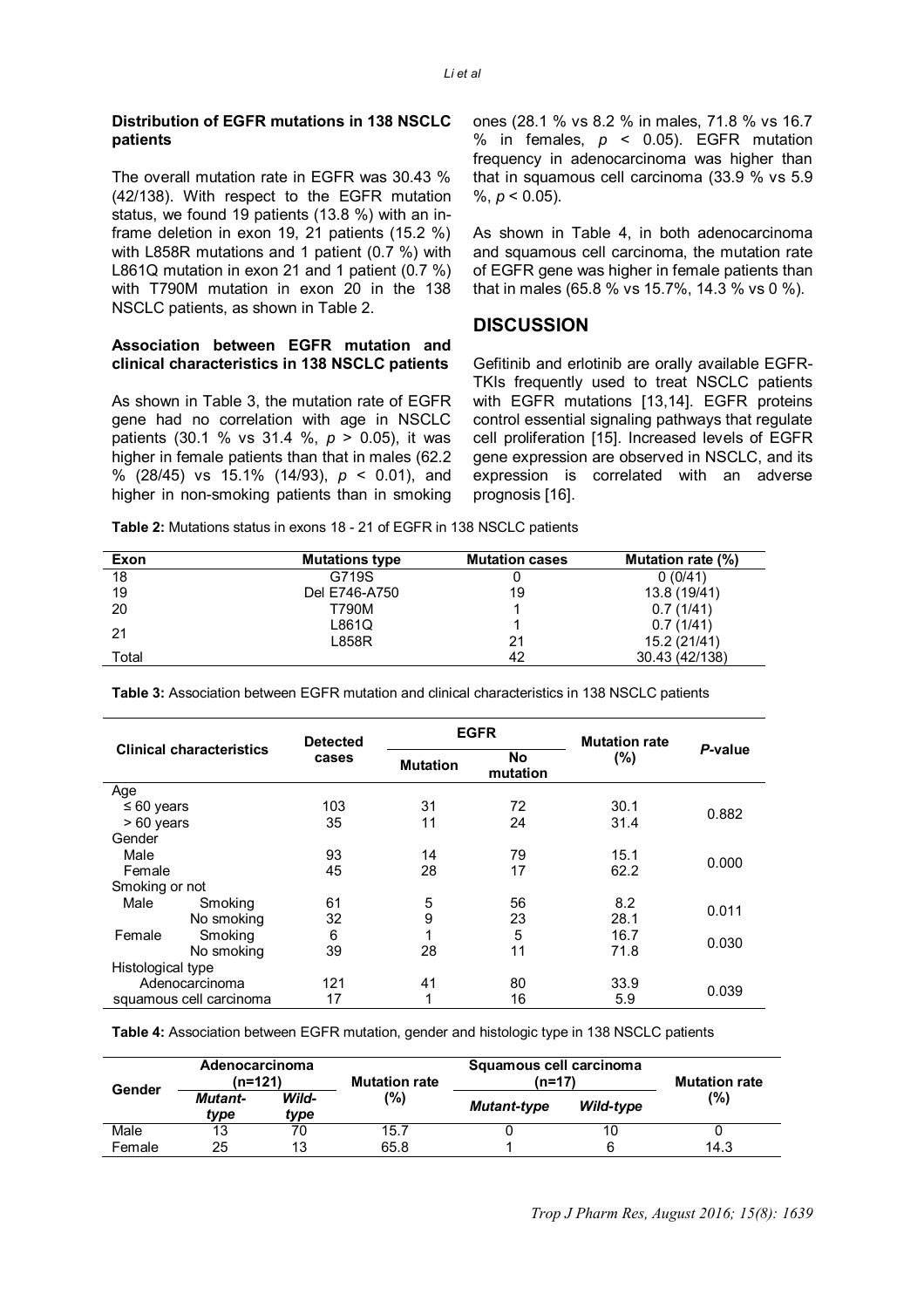EGFR mutations have been found more frequently in non-smoking East Asian women with adenocarcinoma with NSCLC [17,18].

The ethnic and region differences in the incidence of EGFR mutations in NSCLC remain incompletely understood. In this study, we chose a population of Hubei patients to study the incidence rate of EGFR mutations. The overall mutation rate of EGFR gene was 30.43 % in Hubei NSCLC patients, consistent with data reported for other East Asian populations [19]. The mutation rates of EGFR gene at exon 18, 19, 20, 21 were 0, 13.8, 0.7 and 15.9 %, respectively. The mutation rate of EGFR gene was higher in female patients than that in males  $(p < 0.01)$ , and higher in non-smoking patients than in smoking ones, this finding suggests that endogenous agents from female hormonederived mutagenic metabolites may play a role in EGFR mutagenesis.

Furthermore, it has been shown that females are more susceptible to environmental carcinogens because DNA mutations were more frequently found in never-smoking female than neversmoking male lung cancer patients [20]. But the mutation rate of EGFR gene had no correlation with age in NSCLC patients (*p* > 0.05); EGFR mutation frequency in adenocarcinoma was higher than that in squamous cell carcinoma (*p* < 0.05), and the mutation rate of EGFR gene was also higher in female patients than that in males.

In our analysis, the frequency of EGFR mutations in patients who had never-smoking was 48.6 % (35 of 72 patients). The frequency of EGFR mutations has been observed to vary from 26 % to 68 % based on how the mutational analysis was performed, geography and other clinical characteristics of the patients investigated [21- 23]. Shigematsu and Pham identified EGFR mutations in 51 % of those who have never smoked (85 of 166, 34 of 67 patients), and so the results similar to ours [19,24].

Clinical parameters and molecular characteristics are very useful to the therapy for lung cancer. The study demonstrate that a universally available and verifiable clinical characteristic can estimate the incidence of mutations in exons 18, 19, 20 and 21 of EGFR, and assist physicians in choosing appropriate therapy for each individual patient.

#### **Limitation of the study**

In this study, the sample size of participants was small; thus, the results may be biased.

Therefore, a study using a larger sample is required.

## **CONCLUSION**

EGFR mutations in NSCLC patients are mainly found in exons 19 and 21, and the mutation rate of exon 21 is higher than that of exon 19, which is the one more commonly found in female, adenocarcinoma and non-smoking patients.

## **DECLARATIONS**

#### *Acknowledgement*

The authors thank all the volunteers that participated in this study as well as Jing Yang, and Wuhan University, for expert assistance in analyzing the results of DNA sequencing.

#### *Conflict of Interest*

No conflict of interest associated with this work.

#### *Contribution of Authors*

The authors declare that this work was done by the authors named in this article and all liabilities pertaining to claims relating to the content of this article will be borne by them.

### **REFERENCES**

- *1. Lin CH, Yeh KT, Chang YS, Hsu NC, Chang JG. Rapid detection of epidermal growth factor receptor mutations with multiplex PCR and primer extension in lung cancer. J Biomed Sci 2010; 17: 37.*
- *2. Pan Y, Zhang Y, Li Y, Hu H, Wang L, Li H, Wang R, Ye T, Luo X, Zhang Y, et al. Prevalence, clinicopathologic characteristics, and molecular associations of EGFR exon 20 insertion mutations in East Asian patients with lung adenocarcinoma. Ann Surg Oncol 2014; 21: S490- 496.*
- *3. Lynch TJ, Bell DW, Sordella R, Gurubhagavatula S, Okimoto RA, Brannigan BW, Harris PL, Haserlat SM, Supko JG, Haluska FG, et al. Activating mutations in the epidermal growth factor receptor underlying responsiveness of non-small-cell lung cancer to gefitinib. N Engl J Med 2004; 350: 2129-2139.*
- *4. Paez JG, Janne PA, Lee JC, Tracy S, Greulich H, Gabriel S, Herman P, Kaye FJ, Lindeman N, Boggon TJ, et al. EGFR mutations in lung cancer: correlation with clinical response to gefitinib therapy. Science 2004; 304: 1497- 1500.*
- *5. Pao W, Miller V, Zakowski M, Doherty J, Politi K, Sarkaria I, Singh B, Heelan R, Rusch V, Fulton L, et al. EGF receptor gene mutations are common in lung cancers from ''never smokers'' and are associated with*

*Trop J Pharm Res, August 2016; 15(8): 1640*